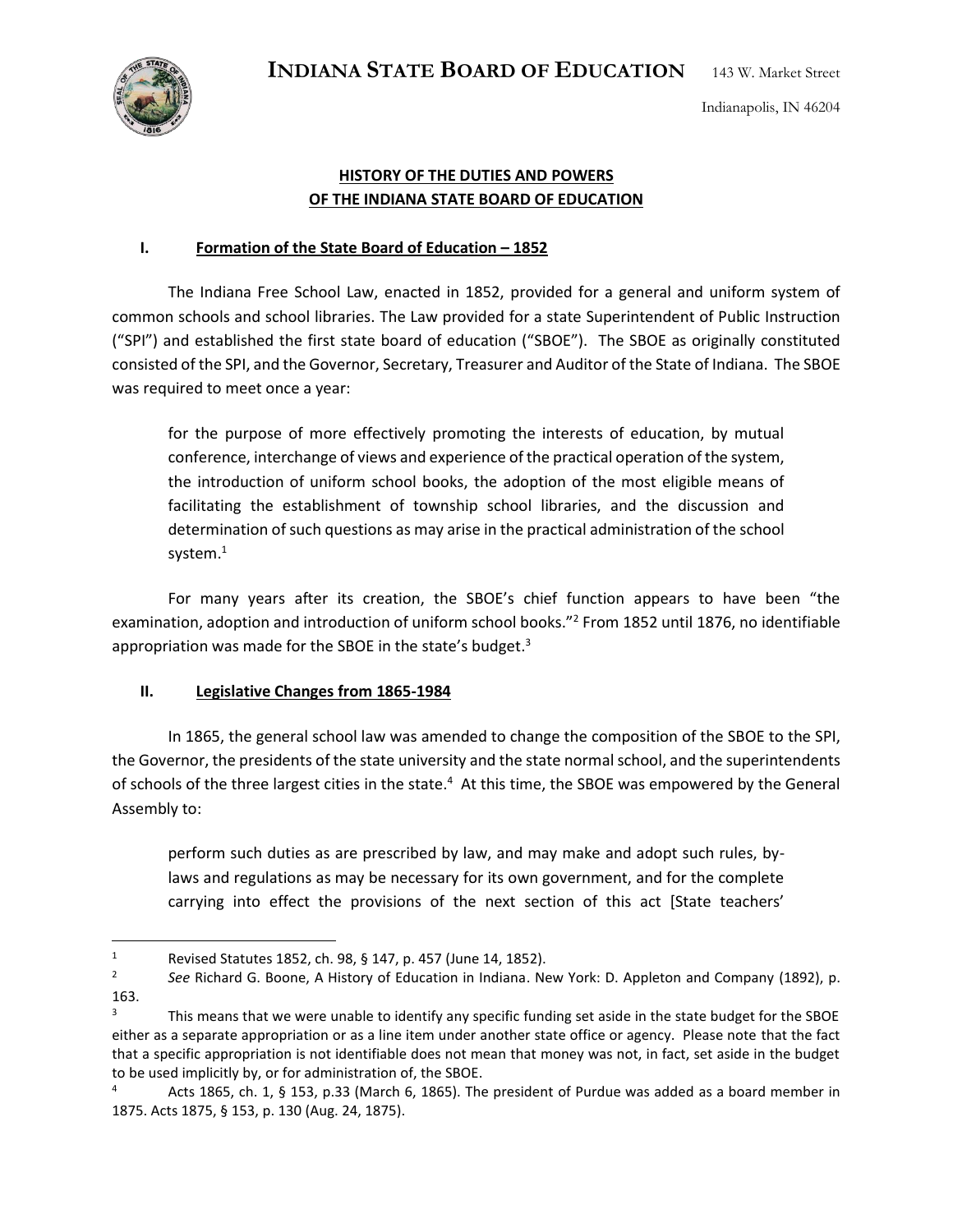certificates], and not in conflict with the laws of the state; and shall take cognizance of such questions as may arise in the practical administration of the school system not otherwise provided for, and duly consider, discuss, and determine the same.<sup>5</sup>

 The SBOE was granted the power to examine applicants and grant certificates of qualification for teachers.<sup>6</sup> However, it was relieved of the responsibility of selecting textbooks,<sup>7</sup> at least until 1889, when the responsibility was returned to the SBOE.<sup>8</sup>

While not legally binding, the following quote from the SPI's report for 1885-86 illustrates the general feeling of the proper function of the SBOE around the end of the 19<sup>th</sup> century: "(1) It should be given full powers to fix the qualifications of teachers for the different classes of schools, to determine the grades and duration of their licenses, and, through the county superintendents, to provide for and direct their examinations. (2) It should be empowered to prescribe courses of study for schools of different grades and classes. (3) It should be empowered to make general rules and regulations regarding the location and construction of schoolhouses. (4) It should be given full supervisory control of the county and township institutes. (5) It should be empowered to make general rules and regulations for the government of county boards of education, in the adoption of text-books and apparatus, and for the government of trustees in the purchase of school furniture and supplies." 9

By 1913, the composition of the SBOE included the SPI, the presidents of Purdue, the state university, and the state normal school, the superintendents of the three cities having the largest enumeration of children annually reported, three citizens actively engaged in educational work (one of whom had to be a county superintendent) and three citizens actively interested in vocational education (one had to be a representative of employers and another a representative of employees).<sup>10</sup> The Governor appointed all members of the board other than the ex officio members. The SPI acted as board president except when absent, at which time the other members present elected a president pro tempore. Meetings were held upon call of the president or a majority of its members. The duties and powers of the SBOE remained unchanged from those originally assigned to it in 1865.

The State Executive Administrative Act of 1933 created various department of state government and authorized the Governor to transfer duties and functions from one department to another. Section 15 of the Act created a "department of education" and provided that the department of education was in charge of the "board of the department of education."<sup>11</sup> By proclamation made by Governor McNutt effective April 15, 1933, the SBOE was formally placed in the department of education.<sup>12</sup>

<sup>5</sup> Acts 1865, ch. 1, § 154, p.34.

 $^{6}$  Acts 1865, ch. 1, § 155, p.34.<br><sup>7</sup> The nower to select textbook

<sup>7</sup> The power to select textbooks was (temporarily) in the hands of local county boards of education. *See* Acts 1873, ch. 25, § 8, p. 78 (March 8, 1873).

<sup>8</sup> Acts 1889, ch. 50, § 1, p. 74 (March 2, 1889).

<sup>9</sup> *See* Boone (1892), p. 270 (citing Part I, p. 198 of the State Superintendent's report for 1885-86).

<sup>10</sup> Acts 1913, ch. 24, § 7, p. 37 (April 30, 1913).<br>11 Acts 1933, ch. 4, § 15, p. 12

Acts 1933, ch. 4, § 15, p. 12.

<sup>12</sup> *See* Ind. Ann. Stat. § 28-401 (Burns 1933), compilers notes.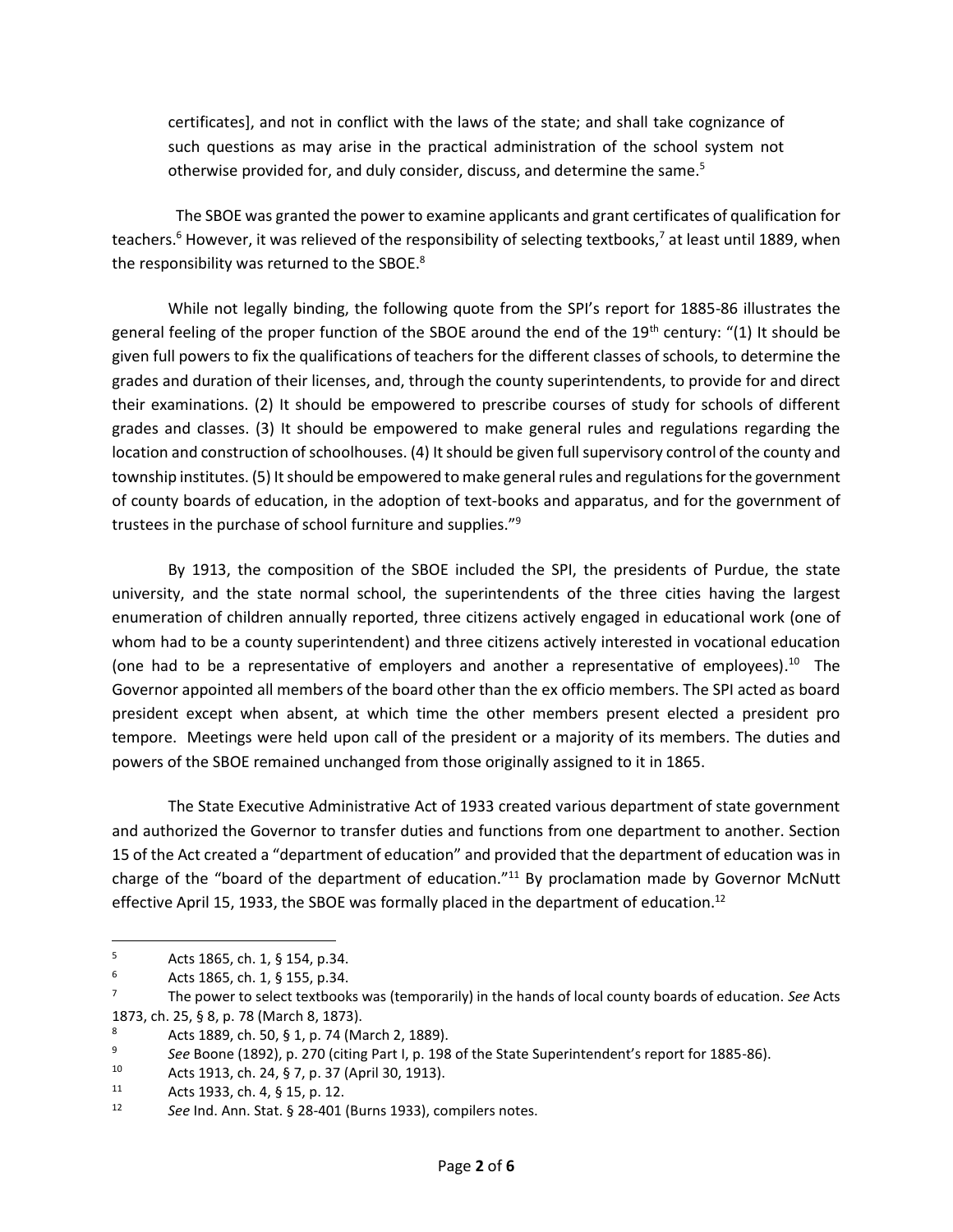In 1941, the "state board of the department of education" was abolished and a new board was created called the "state board of education" (for the sake of simplicity, we will refer to all iterations of the state board of education as the SBOE).<sup>13</sup> The new SBOE had nine members- the SPI, one individual who was either part of the faculty of the school of education of a state supported university or the president or any member of the faculty of a state supported teachers' college, one individual who was the president or a member of the faculty of a college or university that was not state supported, one county superintendent, one city superintendent, one teacher on the faculty of a public high school, one teacher in a public elementary school and two persons who had demonstrated a continuing interest in education. Not more than four of the eight appointed members could be members of the same political party. Four appointments to the board were to be by the Governor, and four by the Lieutenant Governor, unless the Governor and Lieutenant Governor were of the same political party, in which case all were to be appointed by the Governor.<sup>14</sup> As before, the SPI acted as board president except when absent, at which time the other members present elected a president pro tempore.<sup>15</sup>

In 1945, the SBOE was divided into three commissions: a commission on general education, a commission on textbook adoption and a commission on teacher training and licensing.<sup>16</sup> Each commission was comprised of the SPI and six appointed members from the SBOE (as described above). The SPI was the chairman of the board of each commission. All of the powers of the predecessor state board of education were transferred to the new SBOE and the commissions.

The commission on textbook adoptions was delegated all of the powers and duties previously exercised by the SBOE with reference to the adoption and approval of textbooks and teaching materials.<sup>17</sup> The commission on teacher training and licensing was delegated all of the powers and duties previously exercised by the SBOE with reference to examination, training and licensing of person desiring to teach in the elementary and secondary schools of the state, and the supervision and inspection of teacher training institutions.<sup>18</sup>

The commission on general education was delegated all of the duties and powers previously exercised by the SBOE that were not specifically assigned to the other two commissions (e.g., all education matters except teacher examination, training and licensing and text-book adoption and approval). 19

<sup>13</sup> Acts 1941, ch. 182, § 1, p. 552 (March 10, 1941). The new SBOE was not placed in the department of education.

<sup>&</sup>lt;sup>14</sup> The Indiana Supreme Court later held that the appointments by the Lt. Governor were an unconstitutional delegation of executive power. *Tucker v. State of Indiana*, 218 Ind. 614, 35 N.E.2d 270 (1941). As a result, all appointments were made by the Governor.

<sup>15</sup> Acts 1941, ch. 182,  $\frac{5}{16}$  Acts 1945 ch 330  $\frac{5}{16}$  n 1531

<sup>16</sup> Acts 1945, ch. 330, § 1, p. 1531 (March 9, 1945).

<sup>17</sup> Acts 1945, ch. 330, § 3, p. 1531.<br> $18$  Acts 1945, ch. 330, § 4, p. 1531.

<sup>18</sup> Acts 1945, ch. 330, § 4, p. 1531.

<sup>19</sup> Acts 1945, ch. 330, § 2, p. 1531.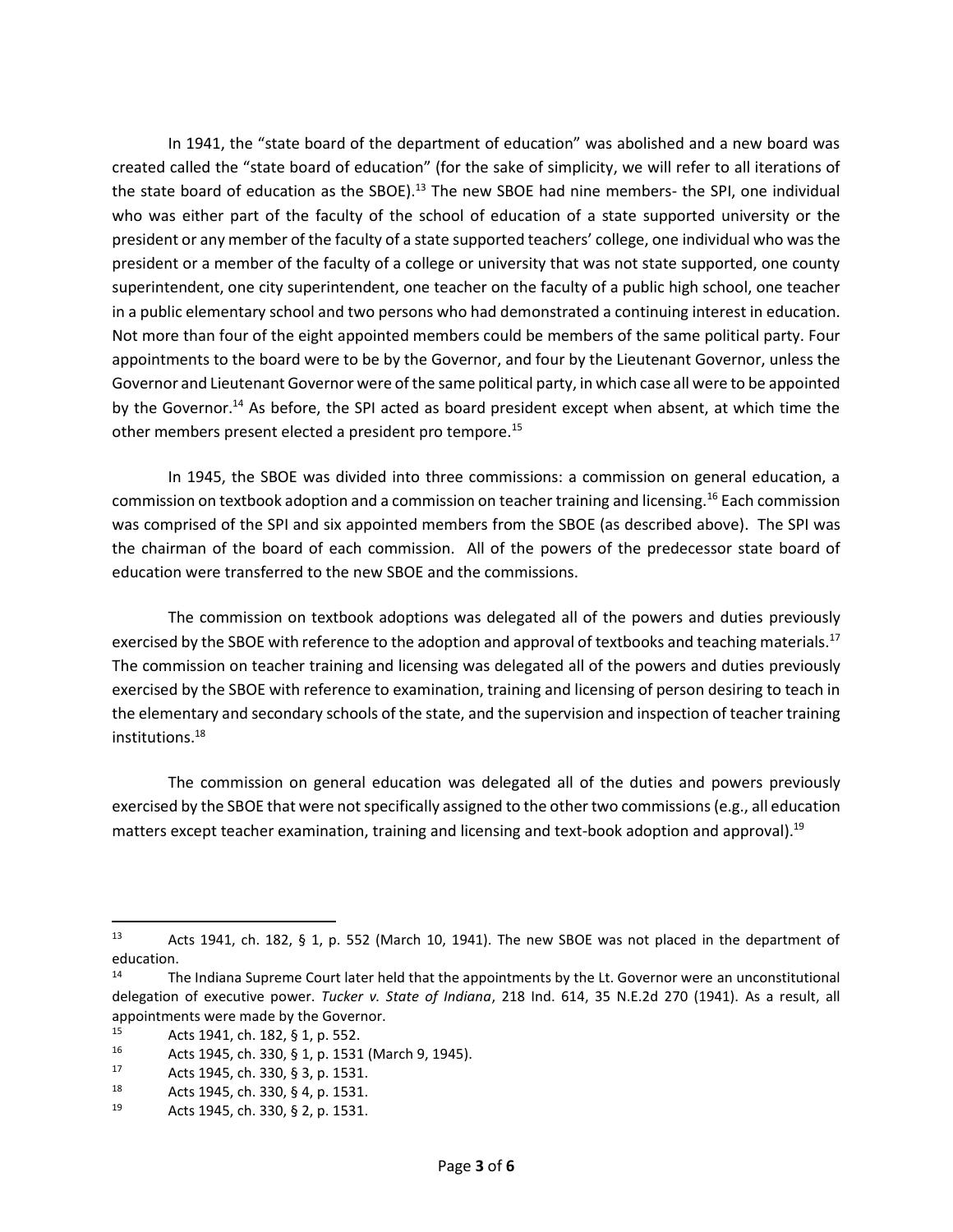In 1972, the SBOE was empowered to adopt rules and regulations as "it may deem necessary and reasonable" concerning, but not limited to, the following:

(1) the designation and the necessary employment of Department of Education ("DOE") employees and consultants, including fixing the compensation of DOE employees; (2) the adequacy of all new school sites and facilities or additions to or any modifications of existing facilities; (3) the establishment and maintenance of standards for the physical environment of schools; (4) the establishment and maintenance of standards and guidelines for media centers, libraries and other information sources as well as the licensing of those manning the centers; (5) the establishment and maintenance of standards for, and licensing of persons providing, pupil personal and guidance services; (6) the establishment and maintenance of minimum standards for driver education programs; and (7) the inspection of all public schools for the purpose of determining the condition of the schools and the development of standards for the accreditation of public schools. $20$ 

During the period from 1865 to 1985, the source of funding for the SBOE varied. From 1877 to 1889, 1895 to 1905, 1915 to 1918, 1931 to 1932, and 1941 to 1975, the SBOE was funded by a separate appropriation in the budget.<sup>21</sup> From 1923 to 1930, the SBOE appropriation appeared as a line item under the Office of the Superintendent of Public Instruction and from 1933 to 1940, the SBOE appropriation appeared as a line item under the DOE.<sup>22</sup> We were unable to identify specific funding set aside for the SBOE (either as a separate appropriation or as a line item under another office or agency) from 1865 to 1876, 1890 to 1984, 1906 to 1914, 1919 to 1922, and 1976 to 1985. 23

## **III. The Modern State Board of Education**

These statutes, and the duties, powers and composition of the SBOE, largely remained unchanged until 1984 when Public Law 20-1984 abolished the previously existing commissions and created the modern SBOE as it exists today.<sup>24</sup> The modern SBOE is composed of ten members plus the SPI. Of the ten

<sup>20</sup> *See* Ind. Code § 20-1-1-6 (Burns 1975), as added by Acts 1972, P.L. 157, § 1, p. 796; Acts 1973, P.L. 209, § 1, p. 1070.

<sup>21</sup> *See, e.g.*, Acts 1877, ch. 1, § 4, p. 12 (March 10, 1877); Acts 1895, ch. 143, § 2, p. 315 (March 11, 1895); Acts 1915, ch. 119, § 2, p. 518 (March 8, 1915); Acts 1931, ch. 97, § 2, p. 349-350 (March 10, 1931); Acts 1941, ch. 231, § 2, p. 848 (March 12, 1941); Acts 1957, ch. 285, § 2e, p. 711-712 (March 14, 1957) (specific appropriation for the General Commission of the State Board of Education).<br><sup>22</sup> See e.g. Acts 1923, ch. 130, 6.1, n. 345 (Marc)

<sup>22</sup> *See, e.g.*, Acts 1923, ch. 130, § 1, p. 345 (March 7, 1923); Acts 1933, ch. 88, § 2, p. 607 (March 1, 1933). Note that the initial specific appropriation for the DOE ended in 1940. The general assembly did not make a specific appropriation for the DOE again until 1985. *See* P.L. 339-1985 § 2. From 1941-1984, appropriations were made for the Superintendent of Public Instruction. *See, e.g.*, Acts 1941, ch. 231, § 2, p. 845-46 (March 12, 1941); P.L. 380-1983  $\frac{6}{23}$ .

 $\frac{23}{24}$  See fn. 3.

<sup>24</sup> P.L. 20-1984, § 205-206. *See* Ind. Code § 20-1-1-1 (Burns 1985), as revised by P.L 20-1984, § 22. The code sections describing the composition, powers and duties of the SBOE have been reconfigured and recodified several times in the SBOE's one hundred and fifty year history. For example, the concepts found in Indiana Code § 20-1-1-1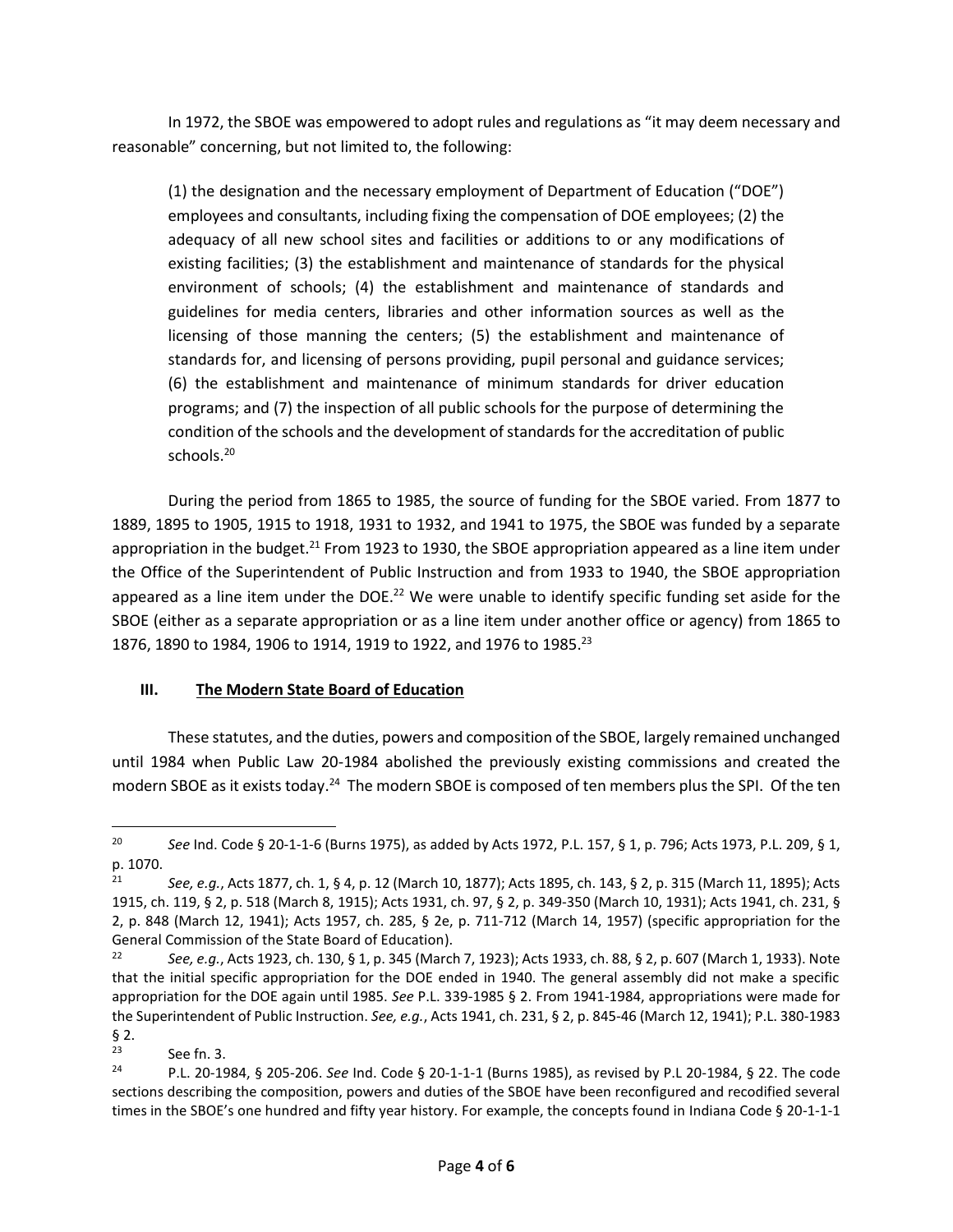members appointed by the Governor, a minimum of four members must be actively employed in Indiana schools and hold a valid teaching license. At least one member must be appointed from each congressional district in Indiana and no more than six members could be appointed from any one political party. The SPI is the chairperson of the board. The previous commissions on textbook adoption and teacher training and licensing were abolished and all powers and duties of the commissions were transferred to the SBOE. Advisory committees on textbook adoption and teacher training and licensing were created. The advisory committees were composed of the SPI and six members appointed by the SPI. The SBOE was permitted to establish other advisory committees as necessary to provide technical and professional assistance to the board. These committees were abolished in 2005 and 2011.**<sup>25</sup>**

In addition to the rulemaking authority granted in the 1970s, Public Law 20-1984 gave the SBOE the power to adopt rules concerning: (1) the compilation of the fire prevention and building safety commission rules for school use; (2) the adoption and approval of textbooks; (3) the training and licensing of teachers, including the establishment of standards of competency; and (4) the distribution of funds and revenues appropriated for the support of schools in the state.<sup>26</sup>

Current statutes continue to grant the SBOE rulemaking authority over the majority of areas.<sup>27</sup>

Public Law 20-1984 also added the language setting forth the primary policymaking duties of the SBOE as they exist today.<sup>28</sup> Specifically, it added Ind. Code 20-1-1-7, which provided that the SBOE shall:

(1) establish the educational goals of the state, developing standards and objectives for local school corporations; (2) assess the attainment of the established goals; (3) assure compliance with established standards and objectives; (4) make recommendations to the governor and general assembly on educational needs of the state including financial needs.<sup>29</sup>

l

<sup>(</sup>Burns 1985) (the Acts of Indiana were recodified into the Indiana Code in 1971) were previously codified in Ind. Ann. Stat. § 28-101 (Burns 1970); Ind. Ann. Stat. § 28-405 (Burns 1948); Ind. Ann. Stat. § 28-401 (Burns 1933); Indiana Ann. Stat. § 6641g (Burns 1914); Indiana Revised Statutes, ch. 56, Sec. 5849 (Burns 1894); Indiana Revised Statutes, ch. 52, Sec. 4420 (August 24, 1875); Indiana Revised Statutes, ch. 296, Sec. 153 (March 6, 1865); and Indiana Revised Statutes, ch. 98, Sec. 147 (June 14, 1852).<br><sup>25</sup> See P.L. 1-2005 6 12 (estab

<sup>25</sup> *See* P.L. 1-2005, § 12 (established the professional standards board to govern and to make recommendations concerning teacher training and licensing programs); P.L 73-2011, § 22 (abolishing the textbook advisory committee). In 2011, the professional standards board was abolished and the powers and duties of the professional standards board were transferred to the DOE. See P.L 220-2011, § 334. The SBOE was tasked with adopting rules for the teacher licensing and the adoption of an evaluation system for professional development. See P.L. 90-2011, § 2.

<sup>26</sup> *See* Ind. Code § 20-1-1-6 (Burns 1985), as revised by P.L.20-1984, § 24.

<sup>27</sup> *See* Ind. Code § 20-19-2-8; 20-19-2-12(b). The SBOE may adopt rules setting forth nonbinding guidelines for the selection of school sites and the construction, alteration, and repair of school buildings, athletic facilities, and other categories of facilities related to the operation and administration of school corporations. See also the general powers granted to the SBOE in IC 20-19-2-14 [20-1-1-7], discussed in more detail below.<br><sup>28</sup> P | 20-1984 6 210

<sup>28</sup> P.L. 20-1984, § 210.

<sup>29</sup> *See* Ind. Code § 20-1-1-7 (Burns 1985), as revised by P.L.20-1984, § 25.